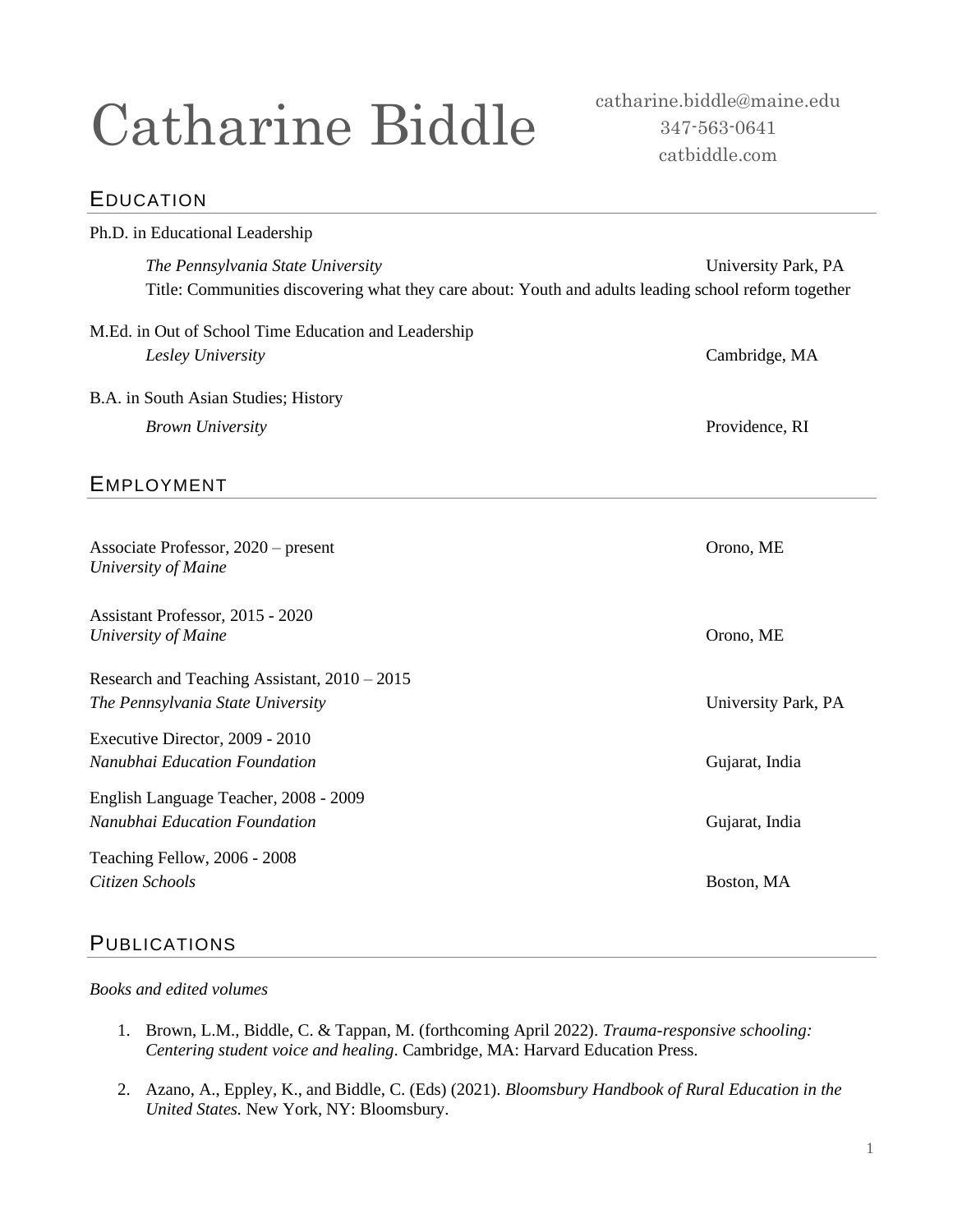*Refereed journal articles (\* indicates graduate or undergraduate student co-author)*

- 3. \*Bernsen, N., Crandall, M., Leahy, J., & Biddle, C. (2022). Community influences on youth educational aspirations in rural, resource-dependent places. *Russell Sage Foundation Journal of the Social Sciences.*
- 4. Biddle, C. & Brown, L. (2020). Banishing "Siberia" and student seclusion: Supporting trauma-informed systems change in a rural school. *Journal of Cases in Educational Leadership*, 23(2), 85-97.
- 5. Biddle, C., Sutherland, D.H. & McHenry-Sorber, E. (2019). On resisting "awayness" and being a good insider: Early career scholars revisit Coladarci's Swan Song a decade later. *Journal of Research in Rural Education*, 35(7), 1-9.
- 6. Biddle, C. & Hufnagel, E. (2019). Navigating the "danger zone": Tone policing and the boundaries of civility in student voice. *American Journal of Education,* 125(4), 487-520.
- 7. Biddle, C. (2019). Pragmatism in student voice practice: What does it take to sustain a counter-normative practice in the long-term? *Journal of Educational Change*, 20(1), 1-29.
- 8. Azano, A*.*& Biddle, C. (2019). Disrupting dichotomous traps and problem formation in rural education. *The Rural Educator,* 40(2), 1-13.
- 9. Mette, I. M., Biddle, C., \*Congdon, M, & \*Mercado, A. (2019). Parochialism or pragmatic resistance? The role of community-engaged leadership, activist scholarship, and vulnerable rural ecologies within school reform. *Australian and International Journal of Rural Education,* 29(2), 78-98.
- 10. Biddle, C. & Mette, I. (2019). Using affinity networks to scaffold community collaboration: Methodological techniques to support the use of qualitative data in community-based research. *The Qualitative Report*, 24(2), 1186-1197.
- 11. Biddle, C., Mette, I., & \*Mercado, A. (2018). Partnering with schools for community development: Power imbalances in a rural community collaborative addressing childhood adversity. *Community Development,* 49(2), 191-210.
- 12. Ackerman, R., Mette, I., & Biddle, C. (2018). The adaptive challenges of leadership in Maine schools. *Maine Policy Review*, 27(1), 36-43.
- 13. Mette, I., Biddle, C., Brown, L., Tappan, M., Cirone, A., Ray, B., Strickland, S., & Thomas, L., (2018). The TREE branches of community support: How school-community partnerships can drive rural reform efforts. *Journal of Maine Education, 34(1), 55-67*.
- 14. Biddle, C. (2017). Trust formation when youth and adults partner for school reform: A case study of supportive structures and challenges. *Journal of Organizational and Educational Leadership,* 2(2), 1-29.
- 15. Biddle, C. & Azano, A. (2016). Constructing the "rural school problem": Rurality and rural education research over the past century. *Review of Research in Education,* 40(1), 298-325*.*
- 16. Mette, I., Biddle, C., Mackenzie, S.V. & \*Harris-Smedberg, K. (2016). Poverty, privilege and political dynamics of rural school reform: Unraveling leadership in invisible America. *Journal of Cases in Educational Leadership*, 19(3), 62-84.
- 17. Biddle, C. & Schafft, K.A. (2015). Axiology and anomaly: Pragmatism, valuation and the "transformative paradigm." *Journal of Mixed Methods Research*, 9(4), 320-334.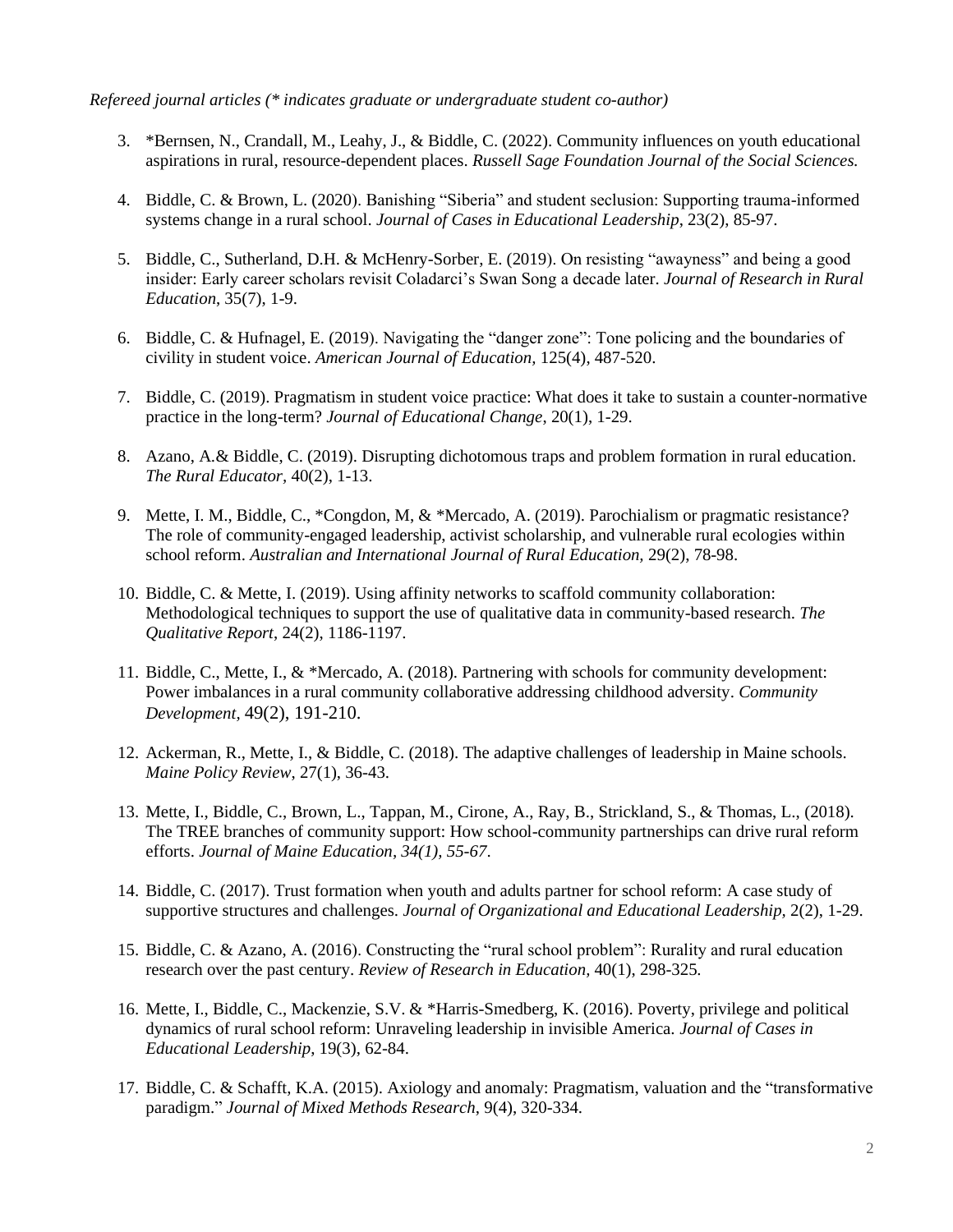- 18. Biddle, C. & Mitra, D. (2015). Implementing middle school youth-adult partnerships: A study of two programs focused on social change. *Middle Grades Review*, 1(2), 1-18.
- 19. Schafft, K. & Biddle, C. (2015). Opportunity, ambivalence and the purpose of schooling in Pennsylvania's Marcellus Shale region. *Human Organization,* 74(1), 74-85.
- 20. Schafft, K. & Biddle, C. (2014). The school and community impacts of hydraulic fracturing within Pennsylvania's Marcellus Shale region and dilemmas for educational leadership. *Peabody Journal of Education*, 89(5), 670-682.
- 21. Schafft, K.A. & Biddle, C. (2013). Place and purpose in public education: School mission statements and educational (dis)embeddedness. *American Journal of Education,* 120(5), 55-76.

#### *Refereed book chapters*

- 22. Biddle, C., Frankland, M. & \*Crane, R. (forthcoming 2023). Leading for rural vitality in a global pandemic. In S. White, J. Downey, & M. Fuqua (Eds) *Leading rurally: Lessons on leadership in rural education.* Routledge.
- 23. Biddle, C. (2021). "Rural educational leadership." In A. Azano, K. Eppley, and C. Biddle (Eds). *Bloomsbury Handbook of Rural Education in the USA.* New York: Bloomsbury.
- 24. Biddle, C. & Brown, L.M. (2021). "Trauma-informed education in rural schools." In A. Azano, K. Eppley, and C. Biddle (Eds). *Bloomsbury Handbook of Rural Education in the USA.* New York: Bloomsbury.
- 25. Biddle, C. & Mitra, D. (2020). "Community advocacy and activism." In A. Urick, D. DeMatthew & T. Ford, *Maximizing the Policy-Relevance of Research for School Improvement*. Charlotte, NC: Information Age Publishing.
- 26. \*Frankland, M., \*Mercado, A., & Biddle, C. (2019). "Negotiating culturally responsive leadership in remote, rural settings." In E. Crawford & L. Dorner (Eds), *Educating Immigrant Children*. NY: Routledge.
- 27. Biddle, C., Mette, I., Brown, L. Tappan, M., Ray, B. & Strickland, S. (2018). "Addressing rural, wicked problems through collaboration: Critical reflections on a school-university-community design process." In R.M. Reardon & J. Leonard (Eds), *Making a positive impact in rural places: Change agency in schooluniversity-community collaboration in education*. Charlotte, NC: Information Age Publishing.
- 28. Biddle, C., & Mette, I. (2017). "Education and information." In J. Sherman, A. Tickamyer, & J. Warlick (Eds), *Rural poverty in the United States*. New York, NY: Columbia University Press.
- 29. Biddle, C. & Schafft, K.A. (2016) "Educational and ethical dilemmas for STEM education in Pennsylvania's Marcellus Shale Gasfield Communities". In R. Duschl & A. Bismack (Eds), *Reconceptualizing STEM education: The central role of practices*. New York, NY: Routledge.
- 30. Braser, K., Davis, L., Glenna, L., Kelsey, T., McLaughlin, D., Schafft, K.A., Babbie, K., Biddle, C., Delessio-Parson, A., Rhubart, D., Suchyta, M. (2015). "Communities under the boom of shale gas development". In W. Hefly & Y. Wang (Eds), *Economics of unconventional shale gas development: Cases and impacts*. New York, NY: Springer Publishing.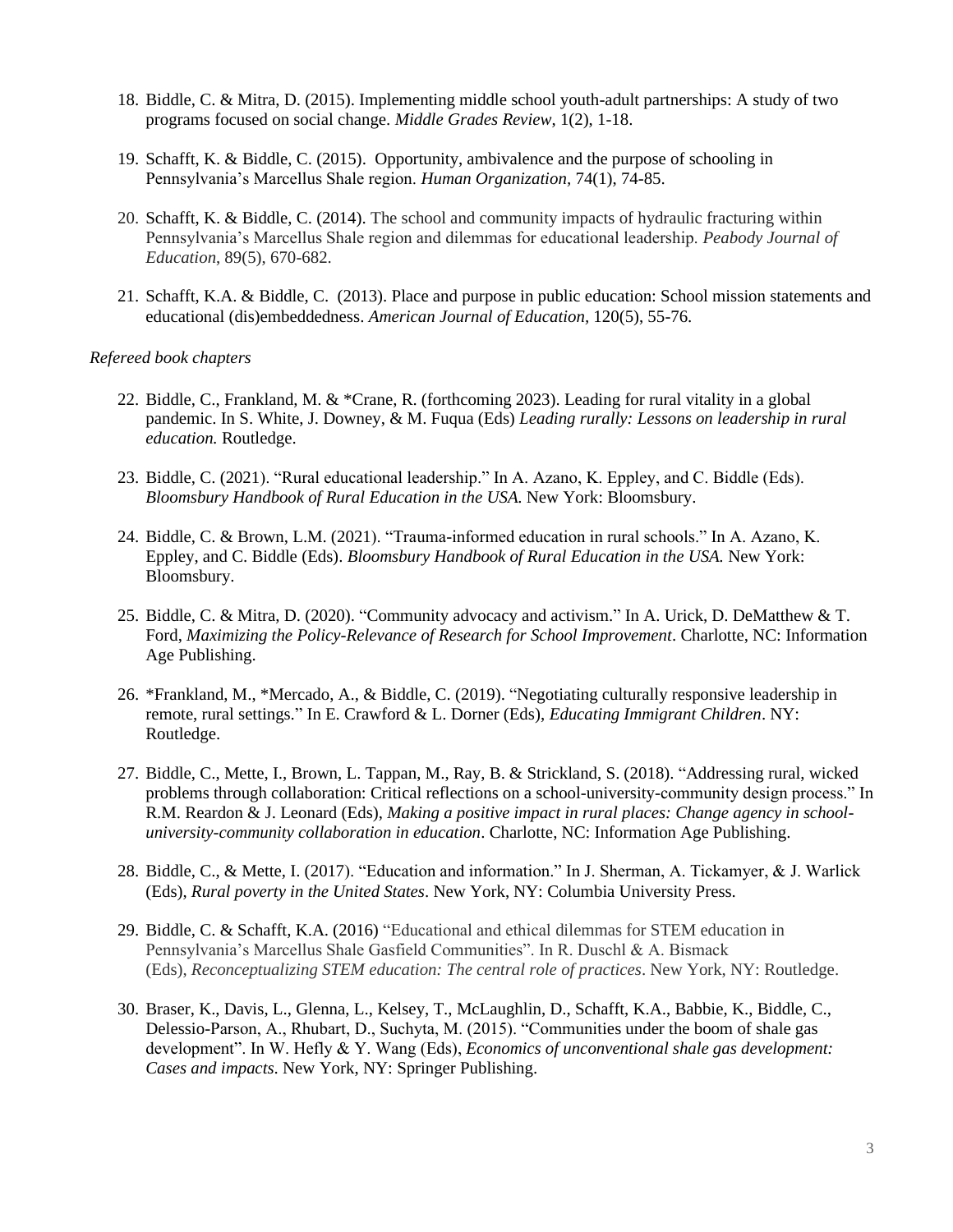31. Schafft, K.A. & Biddle, C. (2014). "Education and schooling in rural America". In C. Bailey, L. Jensen & E. Ransom (Eds), *Rural America in a globalizing world: Problems and prospects for the 2010s*. Morgantown, WV: West Virginia University Press.

*Public scholarship (non-refereed)*

- 32. Brenner, D., Biddle, C., & McHenry-Sorber, E. (2020). Rural education and election candidates: Three questions. *The Rural Educator, 41*(2), 73-74.
- 33. Biddle, C. (2017). Four ways we can all support students in poverty. *Bangor Daily News*. Retrieved from: <https://bangordailynews.com/2017/12/02/mainefocus/4-ways-we-can-all-support-students-in-poverty/>
- 34. Biddle, C. & Hall, D. (2017). How education is failing rural America. *Education Week*, *36*(18), 22-23. Retrieved from: [https://www.edweek.org/ew/articles/2017/01/18/how-education-is-failing-rural](https://www.edweek.org/ew/articles/2017/01/18/how-education-is-failing-rural-america.html)[america.html](https://www.edweek.org/ew/articles/2017/01/18/how-education-is-failing-rural-america.html)
- 35. Biddle, C. & Mette, I. (2017). Addressing adverse childhood experiences through community-engaged leadership. *Maine Schools in Focus*. Retrieved from: [https://umaine.edu/edhd/2017/06/05/maine-schools](https://umaine.edu/edhd/2017/06/05/maine-schools-focus-addressing-adverse-childhood-experiences-community-engaged-school-leadership/)[focus-addressing-adverse-childhood-experiences-community-engaged-school-leadership/](https://umaine.edu/edhd/2017/06/05/maine-schools-focus-addressing-adverse-childhood-experiences-community-engaged-school-leadership/)
- 36. Biddle, C. & Schafft, K.A. (2014). The sameness of district mission statements. *The School Administrator, 9*(71), 14-15.

*White Papers, Evaluation or Policy Reports*

- 37. Biddle, C. & Frankland, M. (2021). *Lessons for Leaders from the 2020-2021 School Year.* Prepared by the Beyond Crisis Schooling Project.<https://umaine.edu/beyond-crisis-schooling/>
- 38. Fairman, J., Biddle, C. & \*Chien, M. (2021). *Community school partnerships in Maine*. Prepared on behalf of the Maine Education Policy Research Institute for the Education and Cultural Affairs committee.
- 39. Biddle, C. Frankland, M., \*Crane, R., \*Sulinski, B. & \*O'Neil, W. (2020). *Moving beyond crisis schooling: What can we learn from the innovation of Maine schools districts to support remote learning from March – June 2020?* Prepared by the Beyond Crisis Schooling Project. [https://umaine.edu/beyond](https://umaine.edu/beyond-crisis-schooling/)[crisis-schooling/](https://umaine.edu/beyond-crisis-schooling/)
- 40. Biddle, C., Crandall, M., Bell, K., \*Gayton, D., \*Thadal, I., & \*VanDerAa, O. (2019). *Landscapes of opportunity: What we know about preparing rural youth for the new forest economy*. Prepared on behalf of the Landscapes of Opportunity project.
- 41. Biddle, C. & \*Dagistan-Terzi, S. (2017). *Communicating School Redesign Initiative Year 4 Evaluation.* Prepared for Shaping Our Future Together and the McClure Foundation.
- 42. Biddle, C. & \*Dagistan-Terzi, S. (2016). *Communicating School Redesign Initiative Year 3 Evaluation*. Prepared for the Vermont Agency of Education and Shaping Our Future Together.
- 43. Mette, I., Biddle. C. & Fairman, J. (2016). *Successful strategies and challenges for extended learning time: Case studies of six Maine programs.* Prepared for the Maine State Legislature on behalf of the Maine Educational Policy Research Institute.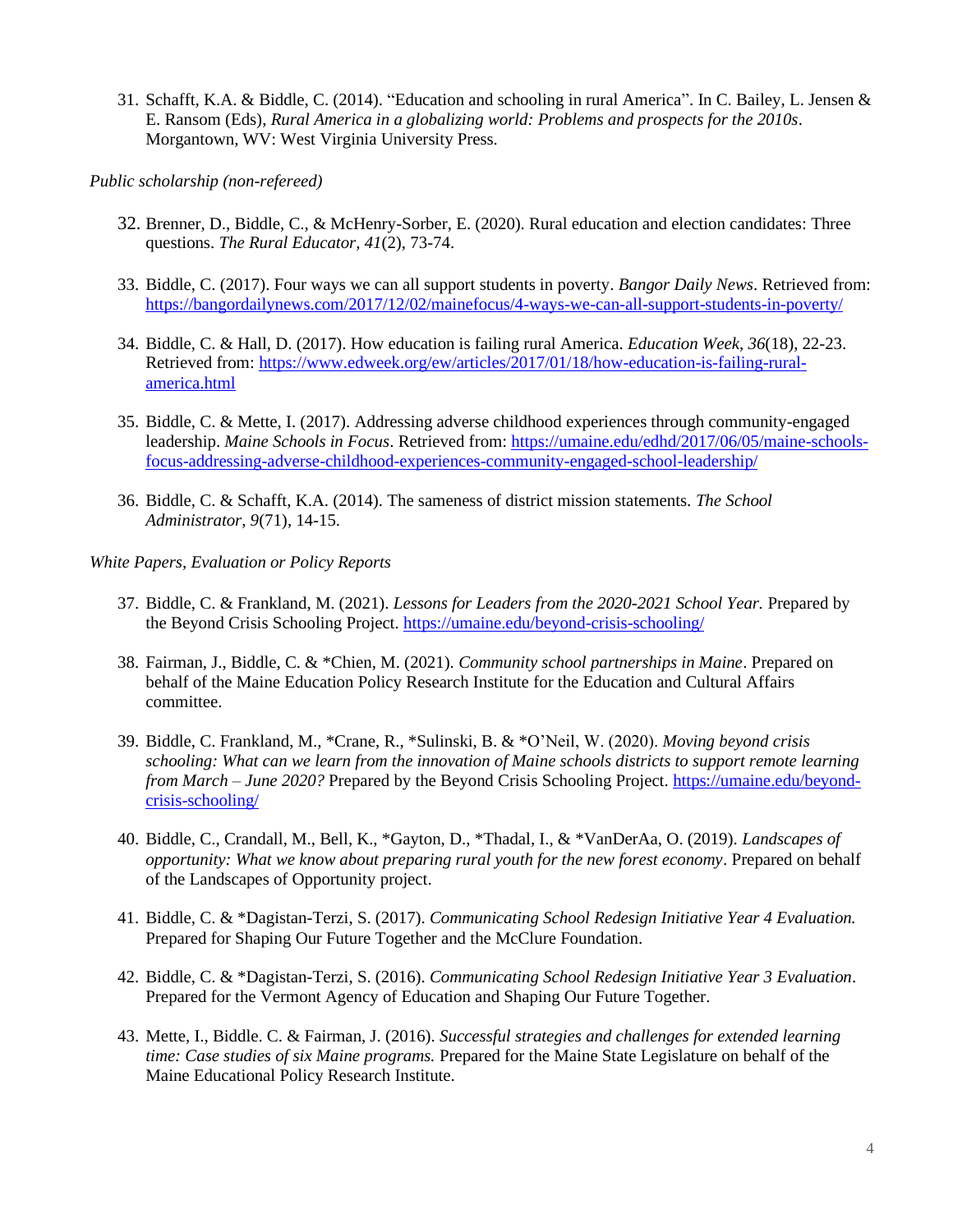- 44. Biddle, C., & Mette, I. (2016). *Successful strategies for extended learning opportunities: Academic benefits and beyond*. Prepared for the Maine State Legislature on behalf of the Maine Educational Policy Research Institute.
- 45. Biddle, C. (2015). *Communicating School Redesign Initiative Year 2 Evaluation*. Prepared for the Vermont Agency of Education and Shaping Our Future Together.
- 46. Biddle, C. (2015). *Collaborative Peer Review Initiative Year 1 Evaluation*. Prepared for Unleashing the Power of Partnership for Learning.
- 47. Biddle, C. (2015). *Mental models of education, teaching and learning in Vermont's communities: Summary of the findings of the Communicating School Redesign Initiative's Community Survey*. Prepared for Vermont Agency of Education and Unleashing the Power of Partnership for Learning.
- 48. Biddle, C. & Mitra, D. (2014). *Evaluation of the Getting to 'Y' Program: Year VI*. Prepared for Unleashing the Power of Partnership for Learning.
- 49. Biddle, C. & Mitra, D. (2014). *Evaluation of the Great Expectations Middle School Pilot Program.* Prepared for Unleashing the Power of Partnership for Learning.
- 50. Biddle, C., Feinberg, J. & Beattie, H. (2014). *Youth mental models of education, teaching and learning*. Prepared for Unleashing the Power of Partnership for Learning.
- 51. Schafft, K.A., & Biddle, C. (2013). *Youth perspectives on Marcellus Shale development: Community change and future prospects*. Prepared for the Center for Rural Pennsylvania.
- 52. Schafft, K.A., Kotok, S. & Biddle, C. (2013). *Pennsylvania Marcellus Shale gas development: What have the impacts been for schools and education?* Prepared for the Center for Rural Pennsylvania.
- 53. Hardy, K., Kelsey, T., Glenna, L. & Biddle, C. (2013). *Local economic impacts related to the Marcellus Shale Development*. Prepared for the Center for Rural Pennsylvania.
- 54. Mitra, D. & Biddle, C. (2012). *Evaluation of Youth and Adults Transforming Schools Together (YATST): Year IV*. Prepared for Unleashing the Power of Partnership for Learning (formerly Youth and Adults Transforming Schools Together).

#### *Book reviews*

- 55. Azano, A. & Biddle, C. (2019). "Rural Turnaround Leadership Development: The Power of Partnerships" *Teacher's College Record* [Online first].
- 56. Biddle, C. (2012). "The Paradox of Urban Space" *Contemporary Sociology*, 41(4), 542.

#### *Edited special issues*

57. Brenner, D., Biddle, C. & McHenry-Sorber, E. (Eds) (forthcoming 2023). The state of rural education research: Past, present and future directions. *Peabody Journal of Education*.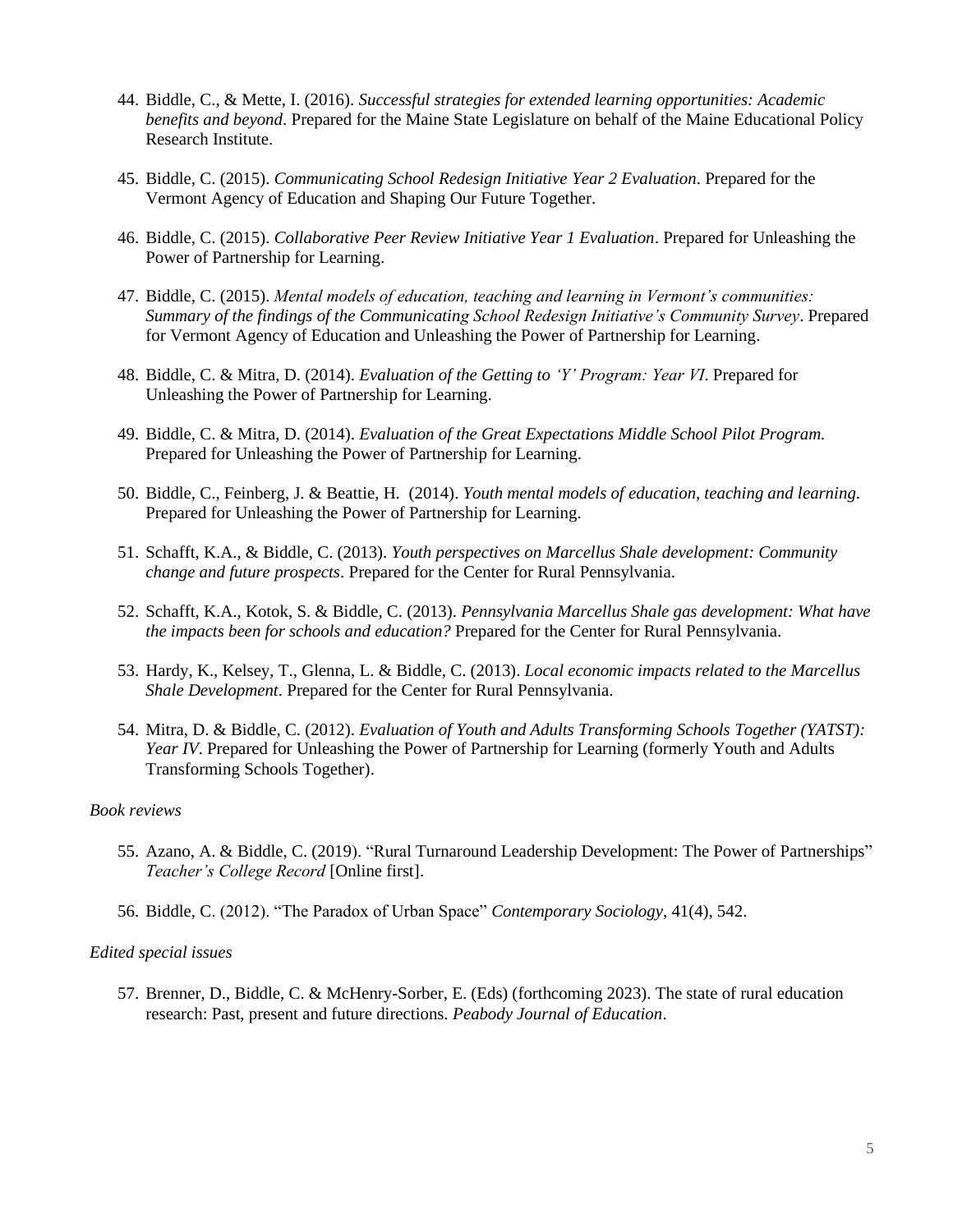- 1. Biddle, C., Frankland, M., Crane, R.\* & Truesdale, K.\* (accepted). Context-responsive leadership during COVID-19: A mixed methods study of superintendent decision-making in two states. American Educational Research Association Annual Meeting. San Diego, CA.
- 2. Frankland, M. & Biddle, C. (accepted). "Leading through COVID-19: The role of the school counselor." American Educational Research Association Annual Meeting. San Diego, CA.
- 3. Biddle, C. & Mitra, D. (accepted). "Community advocacy and activism in maximizing the relevance of educational research for policy-making." American Educational Research Association Annual Meeting. San Diego, CA.
- 4. Hartman, S., Buffington, P., Roberts, K., Biddle, C., Wilson, S., & McHenry-Sorber, E. (accepted). "Future directions for rural education research: A review of forthcoming research agendas." American Educational Research Association Annual Meeting. San Diego, CA.
- 5. Biddle, C., Frankland, M., & Crane, R.\* (2021). Context-responsive leadership during COVID-19: A mixed methods study of rural superintendent decision-making in two states. National Rural Education Association Annual Meeting.
- 6. Biddle, C., Frankland, M., & Crane, R.\* (2021). "Context-responsive leadership during COVID-19: A mixed methods study of superintendent decision-making in two states." University Council on Educational Administration Annual Meeting (Virtual).
- 7. Frankland, M. & Biddle, C. (2021). Leading through COVID-19: The role of the rural school counselor." University Council on Educational Administration Annual Meeting (Virtual).
- 8. Frankland, M. & Biddle, C. "Leading through COVID-19: The role of the school counselor." Maine School Counselor's Association Annual Meeting (Virtual).
- 9. Biddle, C. (2021). "Supporting trauma-informed systems change in rural schools." American Educational Research Association Annual Meeting. Virtual.
- 10. Frankland, M., Biddle, C., & \*Crane, R. (2020). "Mental health supports in Maine districts in the context of COVID-19." National Rural Education Association. Virtual.
- 11. Biddle, C. (2020). "Supporting trauma-informed systems change in rural schools." American Educational Research Association Annual Meeting. (Conference Cancelled)
- 12. Biddle, C., Sutherland, D.H., & McHenry-Sorber, E. (2020). "On resisting "awayness" and being a good insider." American Educational Research Association Annual Meeting. (Conference Cancelled)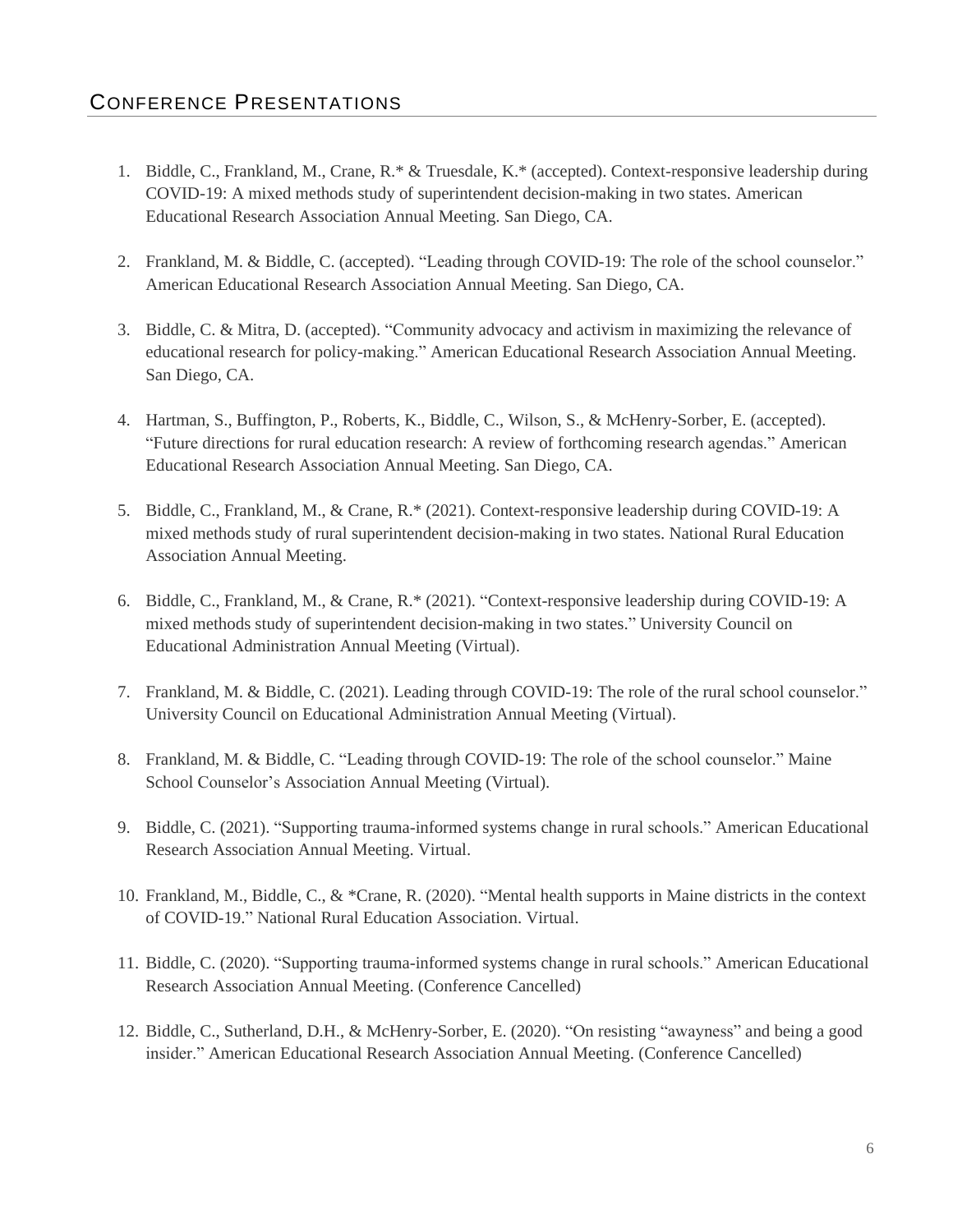- 13. Biddle, C., Sutherland, D.H., & McHenry-Sorber, E. (2019). "On resisting "awayness" and being a good insider." National Rural Education Association Annual Meeting. Louisville, KY.
- 14. Biddle, C., Brown, L., & Tappan, M. (2019). "Meeting the basic and mental health needs of remote rural schools." National Rural Education Association Annual Meeting. Louisville, KY.
- 15. Brown, L., Tappan, M., & Biddle, C. (2019). "Student-empowered social emotional learning for traumainformed rural practice. National Rural Education Association Annual Meeting. Louisville, KY.
- 16. Biddle, C., Brown, L.M., Tappan, M., Cirone, A., Ray, B., Strickland, S., & Thomas, L. (2019). "Supporting healing-centered engagement in rural schools." American Education Research Association Annual Meeting. Toronto, Ontario.
- 17. Brown, L.M., Tappan, M., Biddle, C., Cirone, A., Ray, B., Strickland, S., & Thomas, L. (2019). "Supporting student empowered social emotional learning in schools." American Education Research Association Annual Meeting. Toronto, Ontario.
- 18. Biddle, C., Bell, K., Crandall, M., \*Thadal, I., \*VanderAa, O., & \*Gayton, D. (2019). "Planning for uncertainty: The role of educational leadership in rural community vitality." American Education Research Association Annual Meeting. Toronto, Ontario.
- 19. Biddle, C., Bell, K., Crandall, M., \*Thadal, I., \*VanderAa, O., & \*Gayton, D. (2018). "Landscapes of opportunity: The role of educational leadership in rural community vitality." Educate Maine Statewide Symposium. Portland, ME.
- 20. Zuckerman, S., Biddle, C., Seelig, J. & Casto, H. (2018). "Rural school-community partnerships: School leadership for rural vitality." University Council on Educational Administration Annual Meeting. Houston, TX.
- 21. Biddle, C., Crandall, M., Bell, K., \*Gayton, D., \*Thadal, I., & \*VanderAa, O. (2018). "Planning for uncertainty: The role of school and community institutions in preparing the next generation for a new economy." National Rural Education Association Annual Meeting. Denver, CO.
- 22. Biddle, C., Brown, L., Tappan, M., \*Mercado, A., Ray, B. & Thomas, L. (2018). "New approaches to adverse childhood experiences and trauma in rural schools." National Rural Education Association Annual Meeting. Denver, CO.
- 23. Azano, A. & Biddle, C. (2018). "Deficits, dichotomies and other traps in problem formation in rural education." International Symposium for Innovation in Rural Education. Bozeman, MT.
- 24. Biddle, C. & Mette, I. (2018). "Deconstructing policy implementation imaginaries: The disconnection between teacher needs and state planning in a rural state." American Education Research Association Annual Meeting. New York, NY.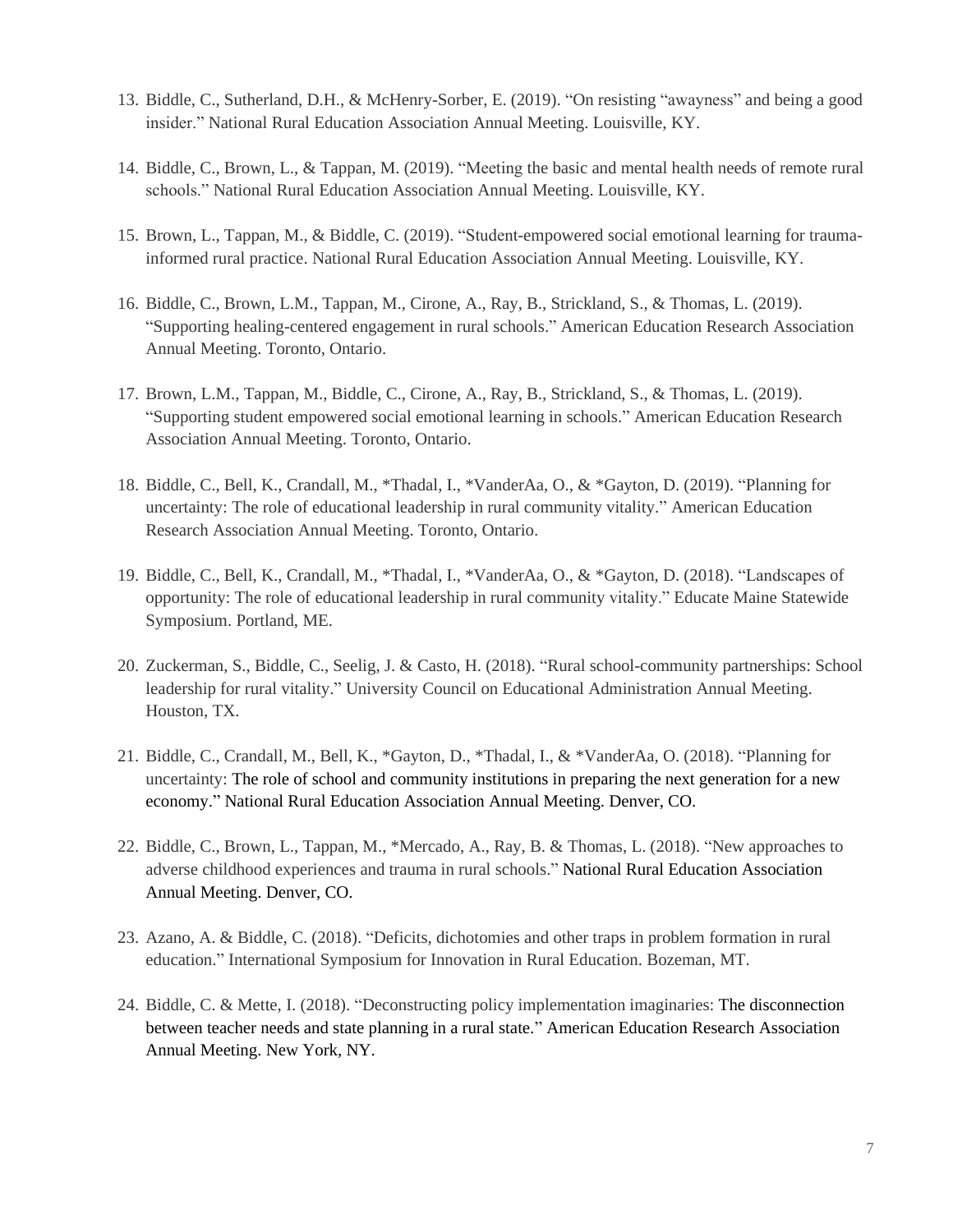- 25. Mette, I. & Biddle, C. (2018). "The relationship of school-community partnerships in rural reform efforts." American Education Research Association Annual Meeting. New York, NY.
- 26. Biddle, C., Mette, I. & \*Mercado, A. (2018). "Partnering with schools for community development: Power imbalances in community collaboratives addressing rural poverty." Rural Poverty Fifty Years After The People Left Behind Conference (Rural Policy Research Institute). Washington, D.C.
- 27. Biddle, C. & Mette, I. (2017). "Leadership in the margins: Rural school and community leadership for the 21st century." University Council on Education Administration Annual Meeting. Denver, CO.
- 28. Biddle, C., Brezicha, K., & \*Dagistan, S. (2017). "Flipping the script: Youth as knowledge-brokers in student-centered school reform" University Council on Educational Administration Annual Meeting. Denver, CO.
- 29. Brown, L., Tappan, M., Biddle, C., Mette, I. (2017). "From adversity to activism: Youth-fueled approaches to voice and engagement." University Council on Education Administration Annual Meeting. Denver, CO.
- 30. Biddle, C. & \*Terzi-Dagistan, S. (2017). "Youth as knowledge brokers in school reform policy." Annual Conference of the New England Educational Research Organization. Portsmouth, NH.
- 31. Biddle, C. & Mette, I., \*Congdon, M., \*Mercado, A. (2017). "Community groups as a catalyst for school reform." American Educational Research Association Annual Meeting, San Antonio, TX.
- 32. Azano, A. & Biddle, C. (2017). "Addressing "deficits" without a deficit mind-set: What's at stake in rural education research." American Educational Research Association Annual Meeting. San Antonio, TX.
- 33. Biddle, C. & Mette, I. (2016). "School-community partnerships for reform: Lessons from rural and tribal schools." National Rural Education Association Annual Meeting, Columbus OH.
- 34. Mette, I. Biddle, C., \*Mercado, A., \*Congdon, M., Ackerman, R., Brown, L., Maddaus, J., Tappan, M. (2016). "Supporting sustainable and sociocultural approaches in community learning and school reform". University Council of Educational Administration Annual Meeting, Detroit, MI.
- 35. Biddle, C. (2016). "How willing are schools to be "disturbed?" Inviting students as partners into school evaluation for continuous improvement". Annual Conference of the New England Educational Research Organization, Portsmouth, NH.
- 36. \*Blanchard, A., Mette, I. M., Biddle, C., Ackerman, R., & Maddaus, J. (2016). "Transforming rural experience in education". Annual Conference of the New England Educational Research Organization, Portsmouth, NH.
- 37. Azano, A. & Biddle, C. (2016). "Constructing the rural school problem: A century of rurality and rural education research". Oxford Education Research Symposium, Oxford, England.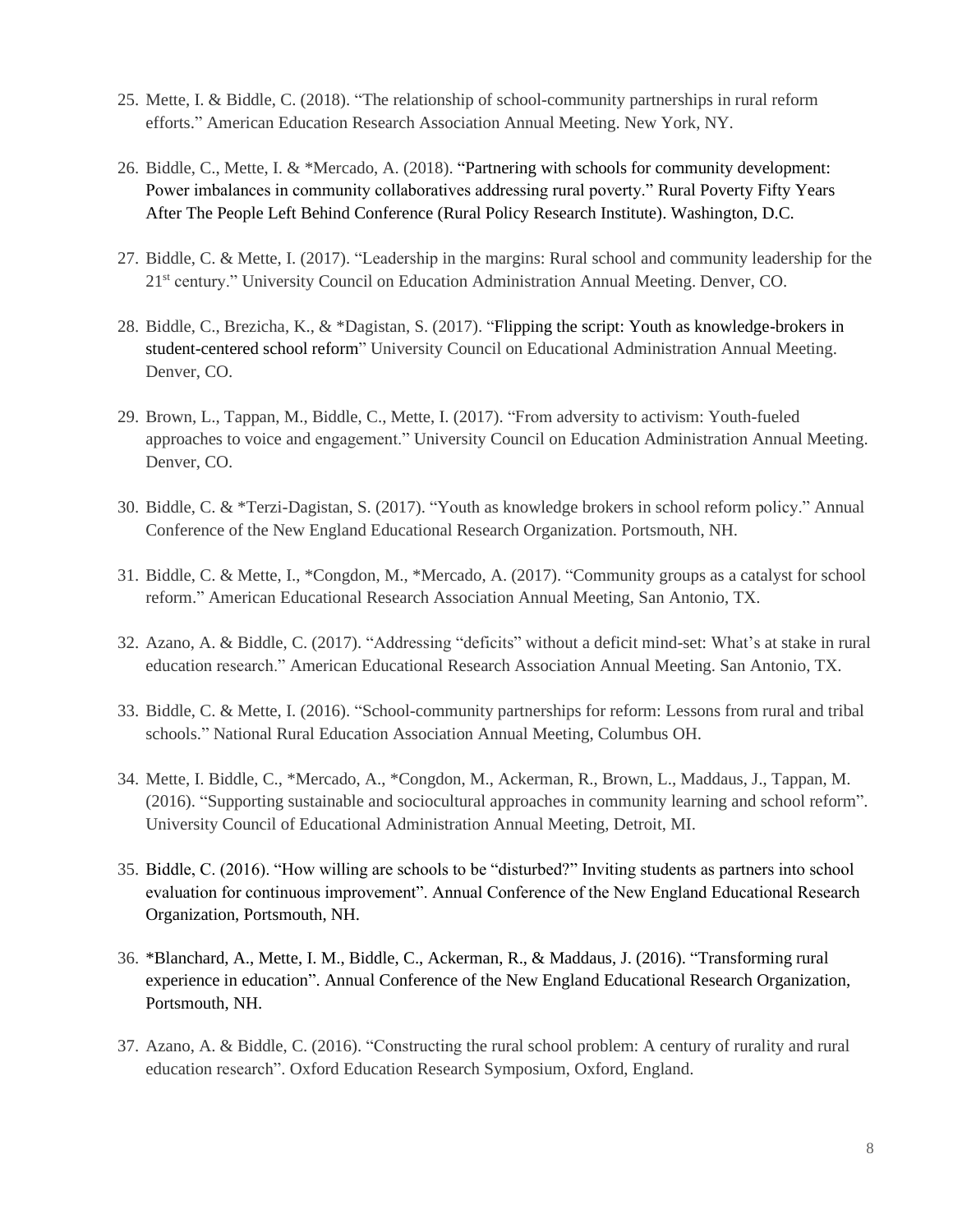- 38. Biddle, C. & Azano, A. (2016). "Constructing the rural school problem: A century of rurality and rural education research". American Educational Research Association Annual Meeting, Washington, D.C.
- 39. Biddle, C. (2015). "The opportunities and challenges of using strengths-based school reform strategies in partnership with students." American Educational Research Association Annual Meeting, Chicago, IL.
- 40. Biddle, C. (2014). "Educational leadership in partnership with students: Critical questions for creating democratic-participatory schools". University Council on Educational Administration Annual Meeting, Washington D.C.
- 41. Biddle, C. (2014). "Negotiating the right to voice: Critical questions for involving students in school governance." University Council on Educational Administration Annual Meeting, Washington, D.C.
- 42. Biddle, C. & Schafft, K.A. (2014). "Axiology and anomaly: Pragmatism, valuation and the transformative paradigm". International Conference on Mixed Methods Research, Boston, MA.
- 43. Schafft, K.A. & Biddle, C. (2014). "Opportunity, ambivalence and the purpose of schooling in Pennsylvania's Marcellus shale region." Rural Sociological Society Annual Meeting, New Orleans, LA.
- 44. Biddle, C. (2014). "Ethical educational leadership and meaningful student involvement in school decision-making". The Pennsylvania State University Rock Ethics Institute Moral Literacy Colloquium. University Park, PA.
- 45. Biddle, C. (2014). "Facilitating meaningful student involvement: A critical examination of the role of educational leaders." American Educational Research Association Annual Meeting, Philadelphia, PA.
- 46. Biddle, C., Mitra, D. & Beattie, H. (2014). "Deep, sustainable partnerships: The case of a multi-school youth-adult partnership network". American Educational Research Association Annual Meeting, Philadelphia, PA.
- 47. Schafft, K.A. & Biddle, C. (2014) "Opportunity, ambivalence and the purpose of schooling in Pennsylvania's Marcellus Shale region". American Educational Research Association Meeting, Philadelphia PA.
- 48. Biddle, C. (2013). "Building an engaged educational community: The case of youth-adult partnership network". University Council on Educational Administration Annual Meeting, Indianapolis, IN.
- 49. Biddle, C. & Fuller, E. (2013). "Tracing rural principal pathways: Mobility and retention of rural Texan principals". University Council on Educational Administration Meeting, Indianapolis, IN.
- 50. Biddle, C. (2013). "Partnership and purpose: A critical look at youth-adult partnerships and the role of values". 18<sup>th</sup> Annual Values and Leadership Conference, Oklahoma City, OK.
- 51. Biddle, C. & Mitra, D. (2013). "Student voice making a difference using a theory driven approach". Values and Leadership Conference, Oklahoma City, OK.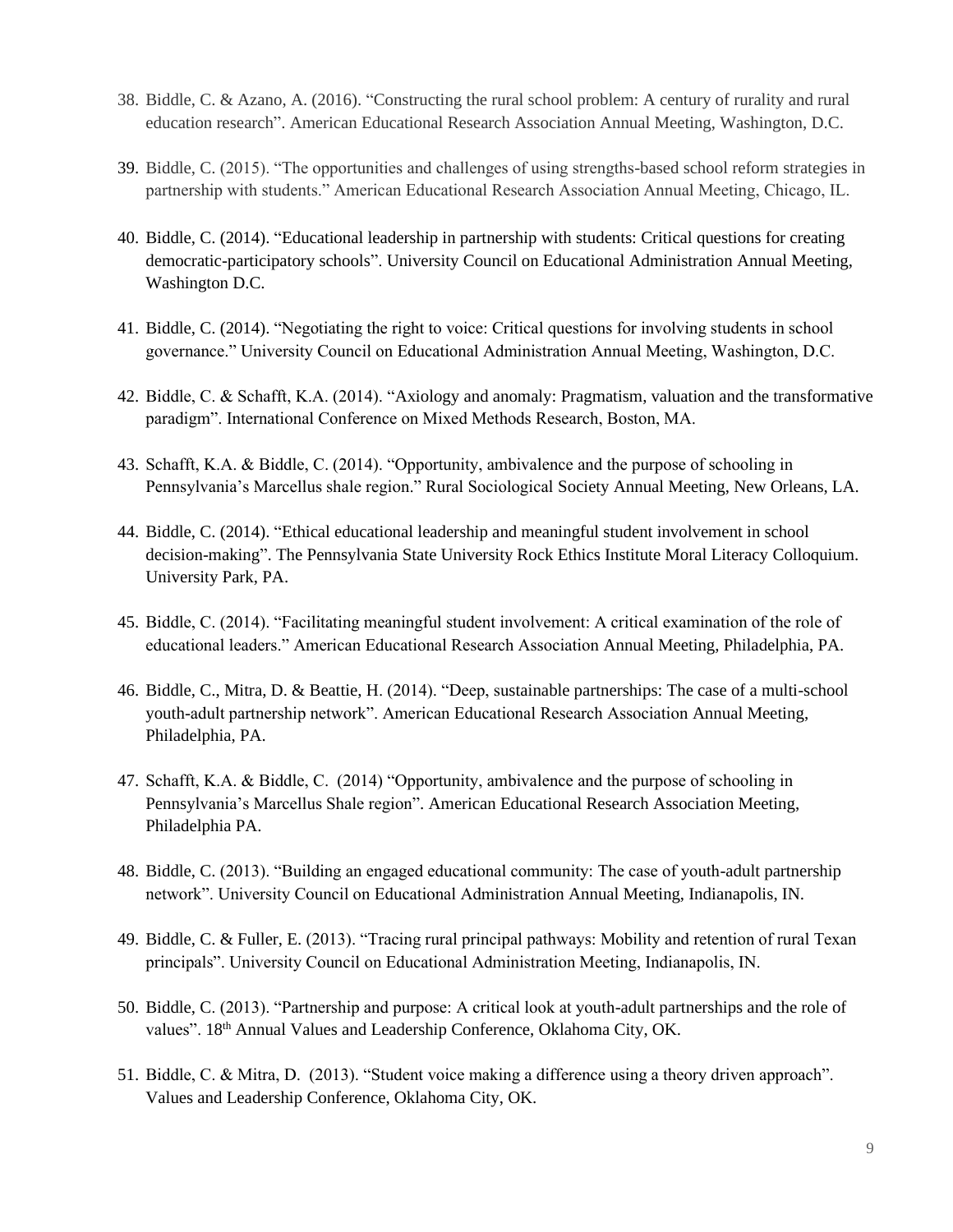- 52. Schafft, K.A. & Biddle, C. (2013). "Opportunity, ambivalence and the purpose of schooling in Pennsylvania's Marcellus Shale region". Invited Presentation, Waterbury Summit on STEM Education, Pennsylvania State University, University Park, PA.
- 53. Biddle, C. & Schafft, K.A. (2013). "Axiology and anomaly in the practice of mixed methods research". American Educational Research Association Annual Meeting, San Francisco, CA.
- 54. Charley, E., Fuller, E., Biddle, C. & Lomeli, H. (2013). "Gender and racial/ethnic gaps in the principalship: Principal production, retention and turnover in Texas." American Educational Research Association Annual Meeting, San Francisco, CA.
- 55. Biddle, C., Lomeli, H. & Tiwari, A. (2012). "Aging white males in disappearing towns: Principal characteristics and turnover in rural Texas school districts: 1990 – 2010". University Council on Educational Administration Annual Meeting, Denver, CO.
- 56. Biddle, C. & Schafft, K.A. (2012). "Place and purpose in public education: School mission statements and educational (dis)embeddedness". Rural Sociological Society Annual Meeting, Chicago, IL.
- 57. Biddle, C. & Schreiber, C. (2011) "School vouchers as panacea for educational issues and perspectives on alternatives: The example of Pennsylvania". Pennsylvania State University Social Thought Conference, University Park, PA.

# INVITED TALKS

## *National*

- 1. Biddle, C. (forthcoming 2022). "K-12 educational decision-making in the context of COVID-19." American Education Research Association annual meeting, San Francisco, CA. Presidential session: Invited Panelist.
- 2. Biddle, C. (2021). "Ethical considerations in working with small and rural communities for research." International Symposium for Innovation in Rural Education. Invited Presenter.
- 3. Biddle, C. (2021). "Constructing and reconstructing the rural school problem: One hundred years of rural education research." American Education Research Association annual meeting, San Francisco, CA. Presidential session: Invited Presenter.
- 4. Biddle, C. (2020). "Implementing K-12 standards in rural districts." C-SAIL 20/20 Conference, Washington D.C. Invited Panelist. (Conference Cancelled)
- 5. Ray, B., Biddle, C., Brown, L.M. & Tappan, M. (2020). "Centering voice and equity in trauma-informed schooling: A rural research-practice partnership." Harvard University Education Redesign Lab Rural Working Group. Invited Presenters.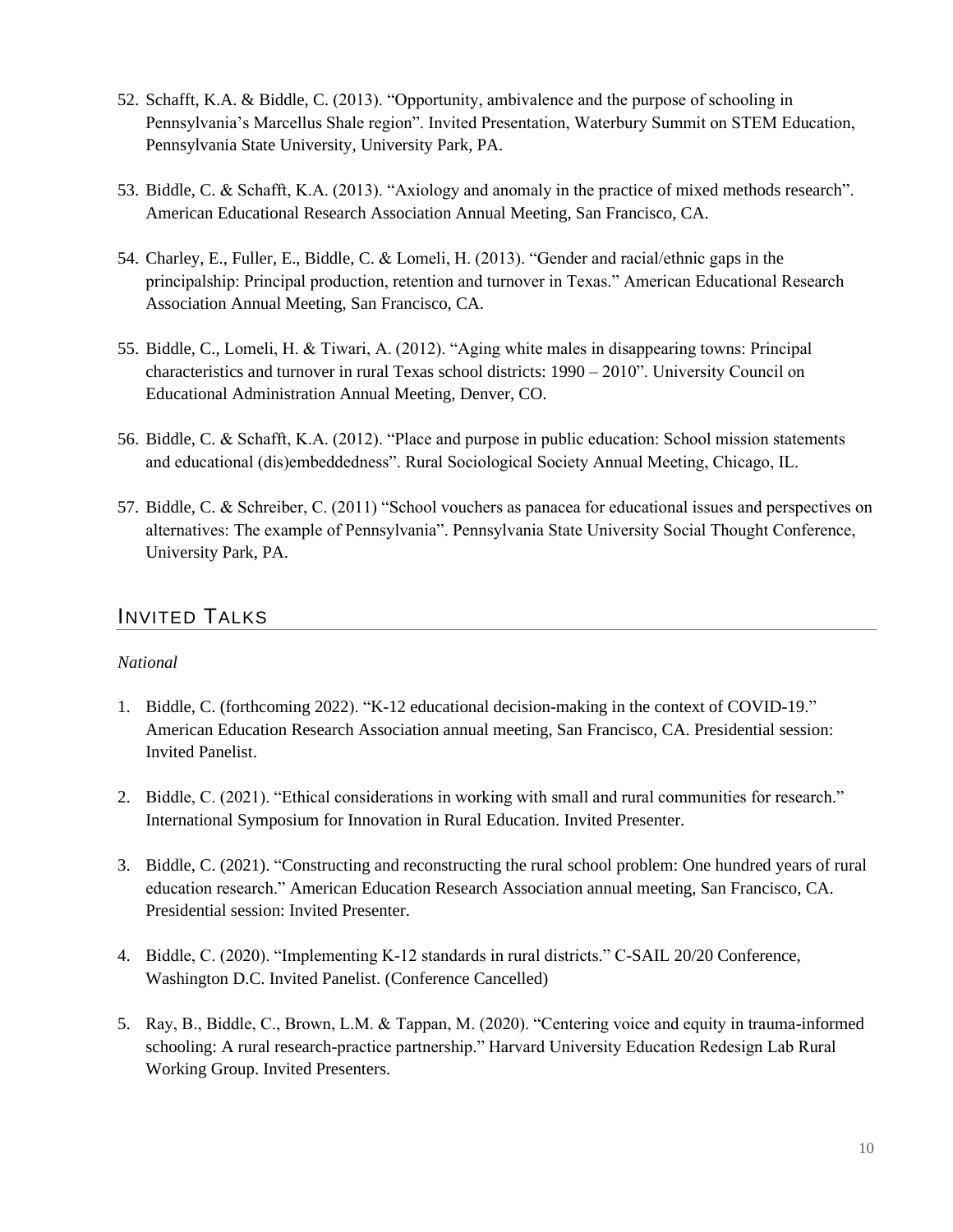- 6. Biddle, C. & Ray, B. (2019). "New approaches to adverse childhood experiences in rural schools." Battelle for Kids National Rural Collaborative Network. Webinar. Invited Presenter.
- 7. Biddle, C. (2017) "Education in Trump country and the rest of rural America." Education Writers Association Annual Meeting, Washington DC. Invited Panelist.
- 8. Biddle, C. & Schafft, K.A. (2015). "Axiology and anomaly in the practice of mixed methods research". Eastern Evaluation and Research Society. Galloway, NJ. Invited Conference Speaker.
- 9. Biddle, C. (2015). "Reforming the rural school: Spotlight on rural education". Yale School of Management Education Leadership Conference. New Haven, CT. Invited Panelist.
- 10. Schafft, K. & Biddle, C. (2014). "Opportunity, ambivalence and the purpose of schooling in Pennsylvania's Marcellus Shale Region." Waterbury Summit on Science Education. University Park, PA. Invited Presenter.

#### *Regional*

- 11. Biddle, C. (2021). "The four stories we tell about rural schools and communities." Maine West. Invited Speaker.
- 12. Biddle, C. (2021). "Emerging stronger: How we can use our strengths to shape rural education for a postpandemic future." MELMAC Foundation Peer Learning Session (May). Invited Speaker.
- 13. Biddle, C. (2021). "Emerging stronger: How we can use our strengths to shape rural education for a postpandemic future." MELMAC Foundation Peer Learning Session (March). Keynote Speaker.
- 14. Biddle, C. (2021). "The heart, the drain, the catapult and the catalyst: Leveraging rural schools for community development." Community Learning for ME Reimagining Education Series. Invited Speaker.
- 15. Biddle, C. (2020). "Courageous leadership in hard times: Becoming a threat to inequity in our rural communities." Island Institute Annual Teachers Conference. Keynote Speaker.
- 16. Biddle, C. (2020). "Youth mattering in Maine." Maine Resilience Building Network Thought Leaders Panel. Augusta, ME. Invited Panelist.
- 17. Biddle, C. (2020). "The heart, the drain, the catapult and the catalyst: Leveraging rural schools for community development." North Haven Historical Society, North Haven, ME. Invited Speaker. (Conference Cancelled).
- 18. Biddle, C. (2020). "The heart, the drain, the catapult and the catalyst: Leveraging rural schools for community development." Portrait of a Graduate Facilitator Meeting, Danforth, ME. Invited Speaker.
- 19. Biddle, C. (2019). "Addressing rural poverty in Maine schools: What teachers can do." Woodland High School Professional Development Day, Woodland, ME. Invited Speaker.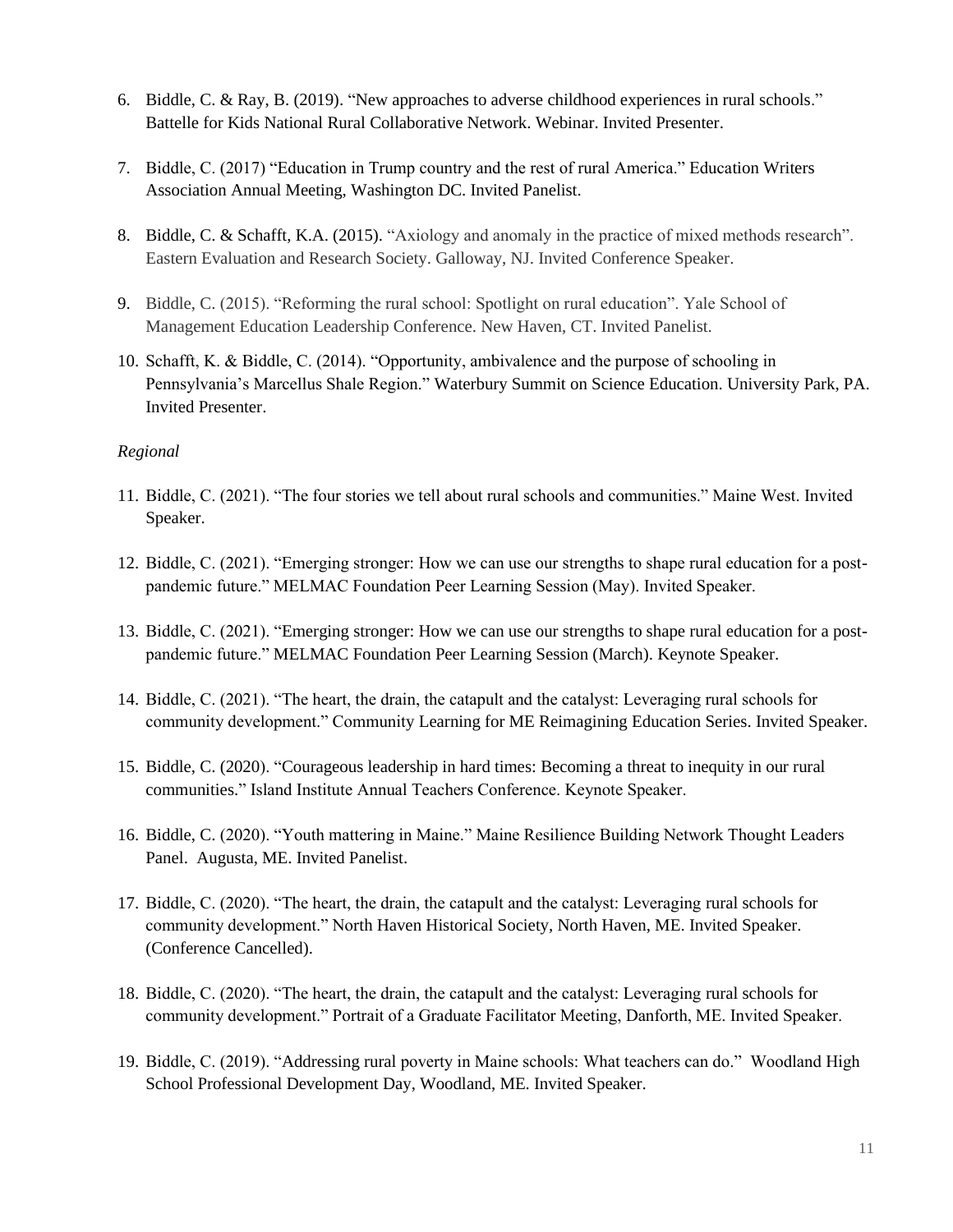- 20. Biddle, C. (2019). "Addressing issues of rural poverty in Maine Schools." Rural Maine Attendance Summit. Bangor, ME. Invited Panelist.
- 21. Biddle, C. (2019). "The heart, the drain, the catapult and the catalyst: Leveraging schools for community development." Rockland, ME. The Island Institute ILEAD Speaker Series. Invited Keynote Speaker.
- 22. Biddle, C. (2018). "The Maine teacher shortage". Maine Calling, Portland, ME. Invited Panelist.
- 23. Mette, I., Biddle. C. & Fairman, J. (2016). "Successful strategies and challenges for extended learning time: Case studies of six Maine programs." Presented to the Maine State Legislature's Education and Cultural Affairs Committee. Invited Presenter.
- 24. Biddle, C., & Mette, I. (2016). "Successful strategies for extended learning opportunities: Academic benefits and beyond." Presented to the Maine State Legislature's Education and Cultural Affairs Committee. Invited Presenter.
- 25. Biddle, C. (2011). "Social entrepreneurship: You don't have to wait". YMCA Youth Conference. Hershey, PA. Keynote Speaker.
- 26. Biddle, C. (2010). "The rural teacher leadership program: Nanubhai's innovative approach to teacher training". Network of Indian Professionals Gala, New York, NY. Keynote Speaker.

# COMPETITIVE GRANTS (FUNDED)

2021. "Creating a healthy rural eco-system for community vitality." PI: Emily Newell. Co-PIs: Eklou Amendah, Catharine Biddle, Kathleen Gillon. *UMaine Interdisciplinary Undergraduate Research Consortium Grant* (Internal), \$30,000 (Funded February 2021).

2020. "Responding to the twin pandemics: Expanding TREE services to address equity, well-being and resilience." PI: Brittany Ray. Co-PIs: Catharine Biddle, Lyn Mikel Brown, Mark Tappan. *Sewall Foundation Healthy Places Healthy People Twin Pandemics Grant*, \$50,000 (Funded December 2020).

2020. "Leading through crisis: School leader decision-making about basic needs provision for students in the context of social and spatial inequality." PI: Catharine Biddle. Co-PI: Maria Frankland. *Spencer Foundation COVID-19 Rapid Response Grant,* \$49,718 (Funded June 2020).

2019. "Meeting children where they are: Supporting the expansion of trauma-informed schooling in rural America." PI: Catharine Biddle. *American Educational Research Association*, \$4,968. (Funded May 2019).

2018. "Planning for uncertainty: The role of school and community institutions in preparing the next generation for a new economy." PI: Catharine Biddle; Co-PIs: Mindy Crandall, Kathleen Bell. *UMaine Interdisciplinary Undergraduate Research Consortium Grant* (Internal), \$25,540 (Funded January 2018).

2016. "Bangor Savings Bank Faculty Travel Support." Catharine Biddle, Ian Mette. *Bangor Savings Bank Faculty Development Fund.* \$1,500 (Funded November 2016).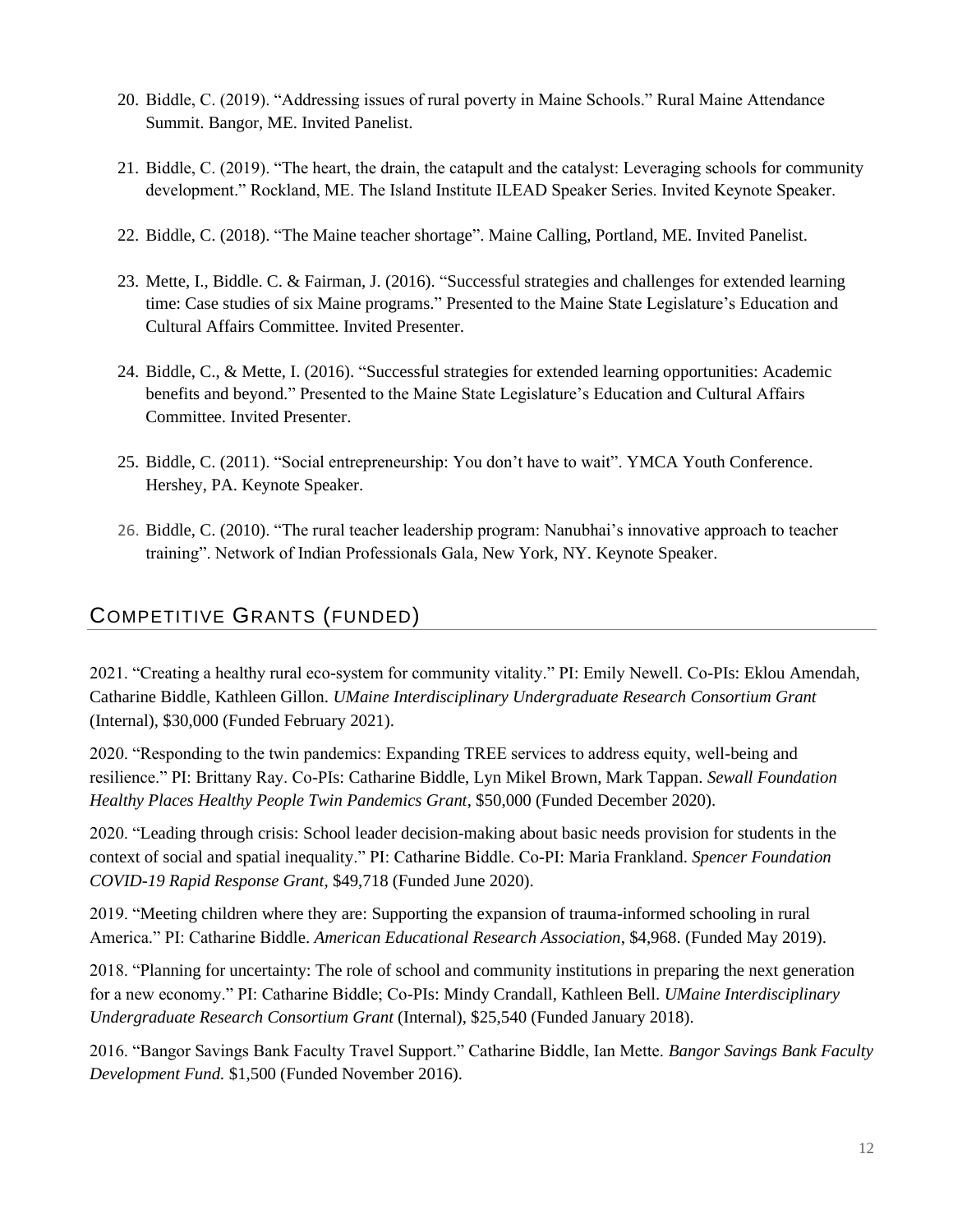2016. "College of Education and Human Development Distinguished Lecture Series." Catharine Biddle, Kathleen Gillon. *University of Maine Cultural Affairs and Distinguished Lecture Series Committee* (Internal), \$1,347 (Funded, October 2016)

2016. "Empowering a rural community to address poverty and trauma: Innovative school reform and community engagement." PI: Ian Mette; Co-PIs: Catharine Biddle, Richard Ackerman, John Maddaus, Lyn Brown, Mark Tappan, Alan Furth. *College of Education and Human Development Research Seed Grant* (Internal), \$39,994. (Funded April 2016)

2014. "Facilitating meaningful youth involvement in school decision-making: A critical examination of the role of educational leaders." PI: Catharine Biddle. *The Pennsylvania State University College of Education Dissertation Research Initiation Grant* (Internal), \$600. (Funded January 2014).

# AWARDS, SCHOLARSHIPS, PRIZES

Howard A. Dawson Best Research Paper Award National Rural Education Association, 2021 *Presented to the author(s) of the best research paper submitted to the NREA Annual Meeting*

Howard A. Dawson Best Research Paper Award National Rural Education Association, 2019 *Presented to the author(s) of the best research paper submitted to the NREA Annual Meeting*

Faculty Mentoring Award University of Maine, 2018 *Presented to a faculty member in each of UMaine's five colleges for outstanding student mentoring*

Mark R. Shibles Award University of Maine, 2017 *Granted to untenured faculty who have distinguished themselves through research, teaching and service*

Invited Author Award Eastern Evaluation and Research Society, 2015 *Recognizes exceptional scholarship by an early career scholar in the field of program evaluation*

College of Education Graduate Student Recognition Award The Pennsylvania State University, 2014 *Recognizes an advanced graduate student's outstanding contributions to research and teaching*

David L. Clark Seminar Scholar University Council on Educational Administration, 2012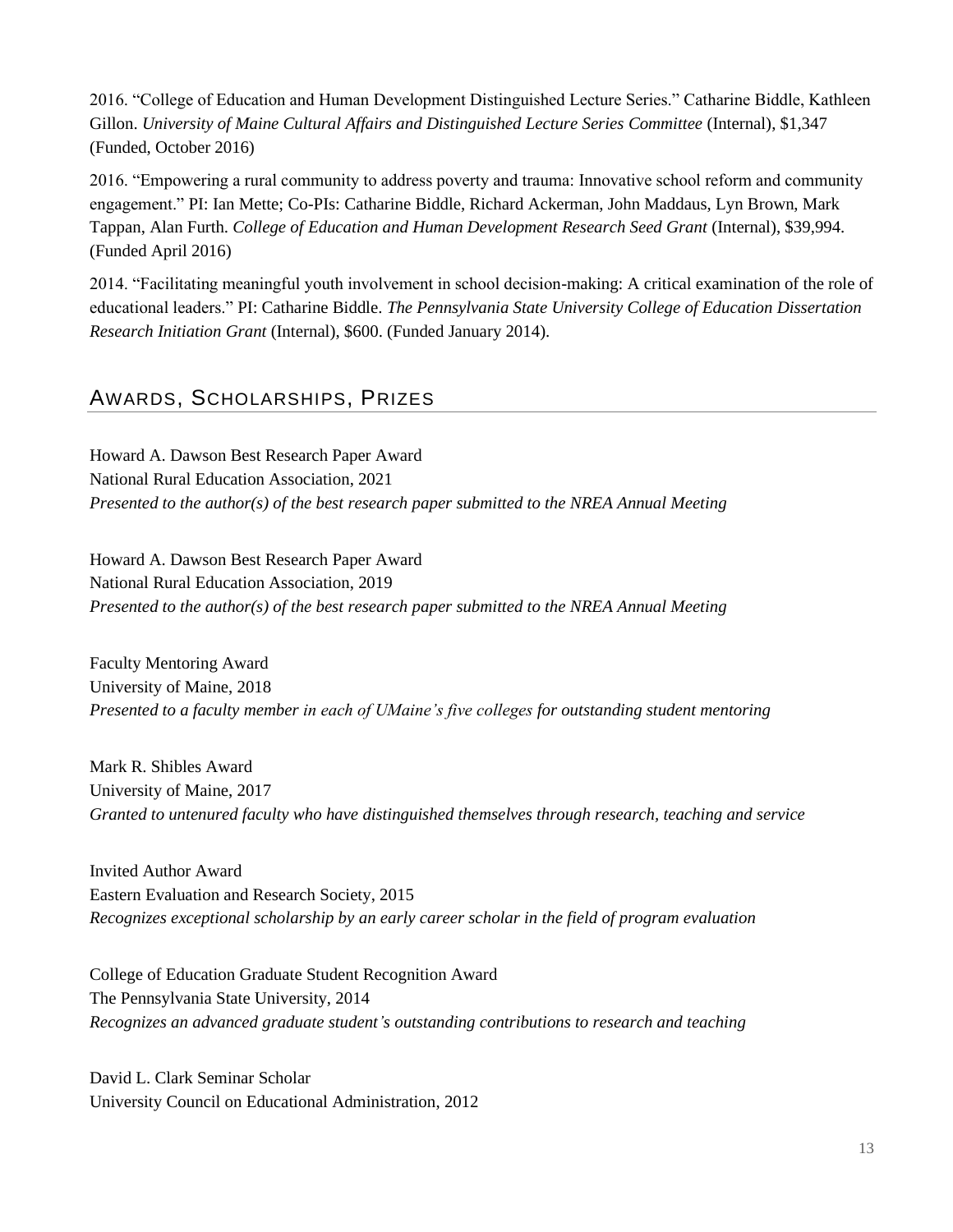Critical Language Scholarship (Hindi) U.S. State Department, 2011

University Graduate Fellowship The Pennsylvania State University, 2010-2011

## DOCTORAL ADVISING

#### *Current Doctoral Student Advising*

Theresa Gillis, Chair (Educational Leadership) Kerri Wyman, Chair (Educational Leadership) Ryan Crane, Chair (Educational Leadership) George Mayfield, Chair (Educational Leadership) Paul Butler, Chair (Educational Leadership) Dan Chadbourne, Chair (Educational Leadership) Susan Thibedeau, Chair (Educational Leadership) Glen Widmer, Chair (Educational Leadership)

Katie Thompson, Committee Member (Educational Leadership) Mia Morrison, Committee Member (Educational Leadership) Brian Bannen, Committee Member (Educational Leadership) Scott Harrison, Committee Member (Educational Leadership) Laura Miller, Committee Member (Educational Leadership) Josh Tripp, Committee Member (Educational Leadership) David Armistead, Committee Member (Educational Leadership)

Clinton Spaulding, Committee Member (Communication Studies) Favour Akhidenor, Committee Member (Prevention and Intervention) Martha Gladstone, Committee Member (Prevention and Intervention) Zach Davis, Committee Member (Forestry) Anna Martin, Committee Member (Interdisciplinary Studies) Elda Ines Weaver, Committee Member (Interdisciplinary Studies) Rachael Kellogg, Reader (Literacy Education)

#### *Past Committee Service*

Pamela Doyen, Chair (Educational Leadership), 2020 Maria Frankland, Chair (Educational Leadership), 2020 Kathy Harris-Smedberg, Chair (Educational Leadership), 2019

Quinton Donahue, Committee Member (Educational Leadership), 2021 Wendi Malenfant, Committee Member (Educational Leadership), 2021 Sherry Brown, Committee Member (Prevention and Intervention), 2020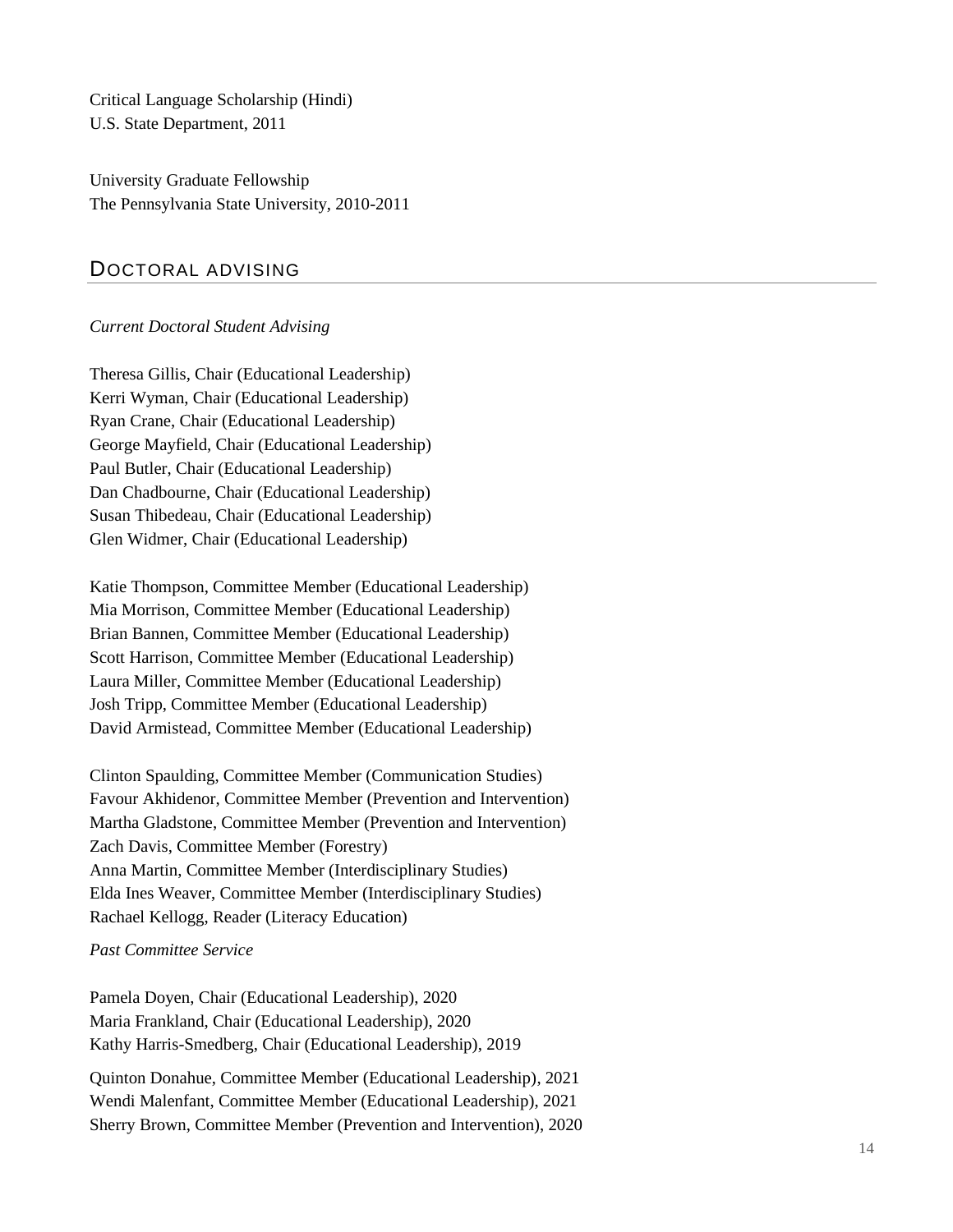Barbara Moody, Committee Member (Educational Leadership), 2019 Nicole Bernsen, Committee Member (Forestry), 2019 Mark Congdon, Reader (Communication Studies), 2017 Brenda Gammon, Reader (Educational Leadership), 2016 Josh Ottow, Reader (Educational Leadership), 2016 Amy Hubbard, Reader (Higher Education), 2016

## PROFESSIONAL SERVICE

#### *Service to the College of Education and Human Development*

#### *Current service:*

- Chair, COEHD Diversity and Difference Committee, 2020 present
- Assessment and Accreditation coordinator, Ed Leadership, 2020 present
- Faculty Mentor for two KPE assistant professors, 2021-2022

#### *Previous service:*

- Program Coordinator, Ed Leadership UMaine GOLD, 2018 2020
- Communications coordinator, Ed Leadership,  $2015 2020$
- Editorial Board member, Maine Schools in Focus, 2017 present
- Member, Awards Committee, 2017-18, 2020-21
- Member, Diversity and Difference Committee,  $2017 2020$
- Member, CAEP Standard 1 Committee, 2016-17
- Member, Committee for the Joint Doctoral Program, 2015-16

#### *Service to the University of Maine*

#### *Current service*

- UMaine 2025 President's Commission on Equity and Excellence, 2021 present
- Faculty Senate Representative for the COEHD, Term: 2021- 2023
- Faculty Senate University Environment Committee, 2021 present
- Provost Sub-Committee on Partner Accommodation, 2021-2022

#### *Previous service*

- University Research Council,  $2015 2019$
- Representative for COEHD, Center for Undergraduate Research 2020 2021
- Organizer, College of Education and Human Development Distinguished Lecture Series 2016-2017

#### *Service to Maine and Greater New England*

#### *Current service*

- Board member, Lerner Foundation, 2020 present
- President of the Board, Maine Resilience Building Network, 2021 present
- Vice President of the Board, Maine Resilience Building Network, 2020 2021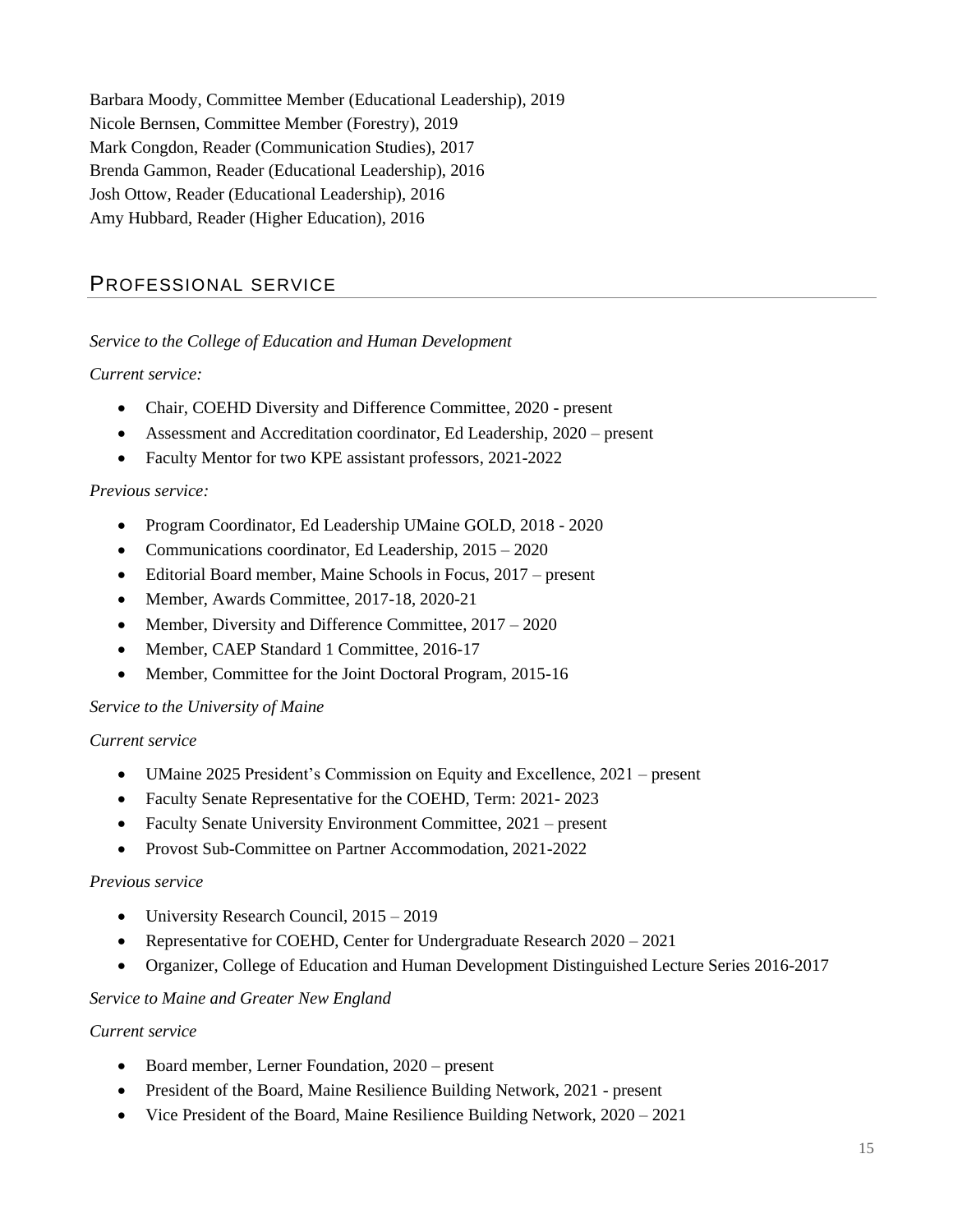• TREE 3.0 Design Team, 2022 - present

#### *Previous service*

- Research-Practice Partnership Team Leader, Trauma-responsive Equitable Education, 2015 2020
- Consultant, Island Institute and Rural Aspirations Project Portrait of a Graduate Project, 2019 2020
- Leadership team member, Community Learning for ME, 2020
- Northern New England Rural STEM Research Network,  $2018 2019$
- Steering Committee Member, Maine Forest Collaborative, 2017 2020

## *Editorial Board Service*

Co-Editor in Chief, *The Rural Educator*, 2019 - present Editorial Board Member, *Journal of Research in Rural Education*, 2017 - present Editorial Board Member, *The Rural Educator*, 2017 - 2019 Editorial Board Member, *Journal of Rural Social Sciences,* 2016 - 2019

Reviewer, *Australian and International Journal of Rural Education* Reviewer, *American Journal of Education*

Reviewer, *Child and Youth Services* Reviewer, *Journal of Community Development*

Reviewer, *Community Development Journal* 

Reviewer, *Educational Administration Quarterly*

Reviewer, *Educational Management, Administration and Leadership*

Reviewer, *Equity and Excellence in Education*

Reviewer, *International Journal of Student Voice*

Reviewer, *Journal of Cases in Educational Leadership*

Reviewer, *Journal of Literacy Innovation*

Reviewer, *Journal of Rural Studies*

Reviewer, *Journal of Mixed Methods Research*

Reviewer, *Online Journal of Rural Research and Policy*

Reviewer, *Public Health Nutrition* 

Reviewer, *Qualitative Sociology*

Reviewer, *Rural Sociology*

Reviewer, *Sociology of Education*

## *Professional Service*

#### *Current service*

Secretary/Treasurer, AERA Rural Education Special Interest Group, 2019-2021 National Rural Education Association Higher Education and Research Committee Member, 2020 - present Rural Education International Research Alliance, 2018 – present

*Past service*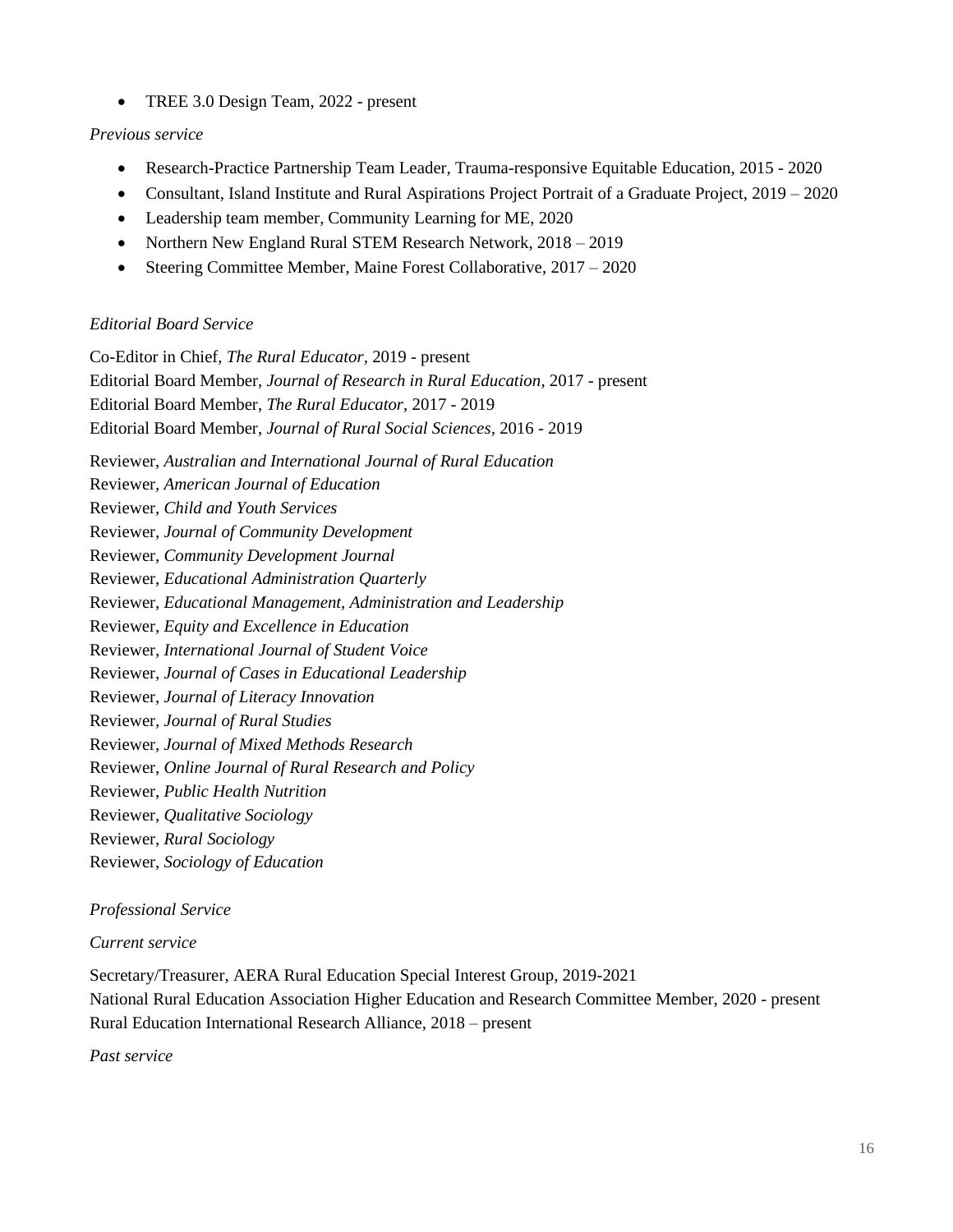Program co-chair, AERA Rural Education Special Interest Group, 2016-2019 Committee Chair, AERA Rural Education Special Interest Group Dissertation Award, 2017-19 Committee Member, AERA Rural Education Special Interest Group Career Achievement Award, 2017-18 Social Media and Communications Coordinator, AERA Rural Education Special Interest Group, 2014-2016

UCEA Working Group on the Comprehensive National Review of ESSA State Plans, 2017-18 UCEA Working Group on Rural Education, 2018 – 19 Associate Scholar, Rural School-Community Partnership Consortium (based out of the William & Mary School of Education), 2017 – 2019

## *National Mentoring*

William Boyd Politics of Education Association Faculty Mentor, 2017 – 2019 AERA Division A Representative to the David L. Clark Seminar Organizing Committee, 2019 – 2020

#### *Grant Reviewer*

USDOE Early-Phase Education Innovation and Research (EIR) Grant Program, Reviewer, 2017 (*rural specialist*) Robert Wood Johnson Foundation, Grant Program Reviewer, 2018 (*rural specialist*) National Science Foundation Panel Reviewer, 2020 Spencer Foundation Small Grants Program

## *Conference Reviewer*

American Educational Research Association Annual Meeting, 2012-present Division A: Administration, organization and leadership Division G: Social context of education Grassroots, youth and community organizing SIG Rural Education SIG New England Educational Research Organization Annual Meeting, 2015 – present University Council on Educational Administration Annual Meeting, 2011-present

## *Professional Memberships*

American Education Research Association University Council on Educational Administration National Rural Education Association New England Education Research Organization

# MEDIA ENGAGEMENT

Lisnet, R. (2020). *The Maine Question*. Season 3, Episode 1. Retrieved from:<https://umaine.edu/podcasts/>

Lundy, R. (2020). As students resume classes, school officials prepare for potential pandemic-induced educational divide. *The Maine Monitor*. Retrieved from: [https://www.themainemonitor.org/as-students-resume-classes](https://www.themainemonitor.org/as-students-resume-classes-school-officials-prepare-for-potential-pandemic-induced-educational-divide/)[school-officials-prepare-for-potential-pandemic-induced-educational-divide/](https://www.themainemonitor.org/as-students-resume-classes-school-officials-prepare-for-potential-pandemic-induced-educational-divide/)